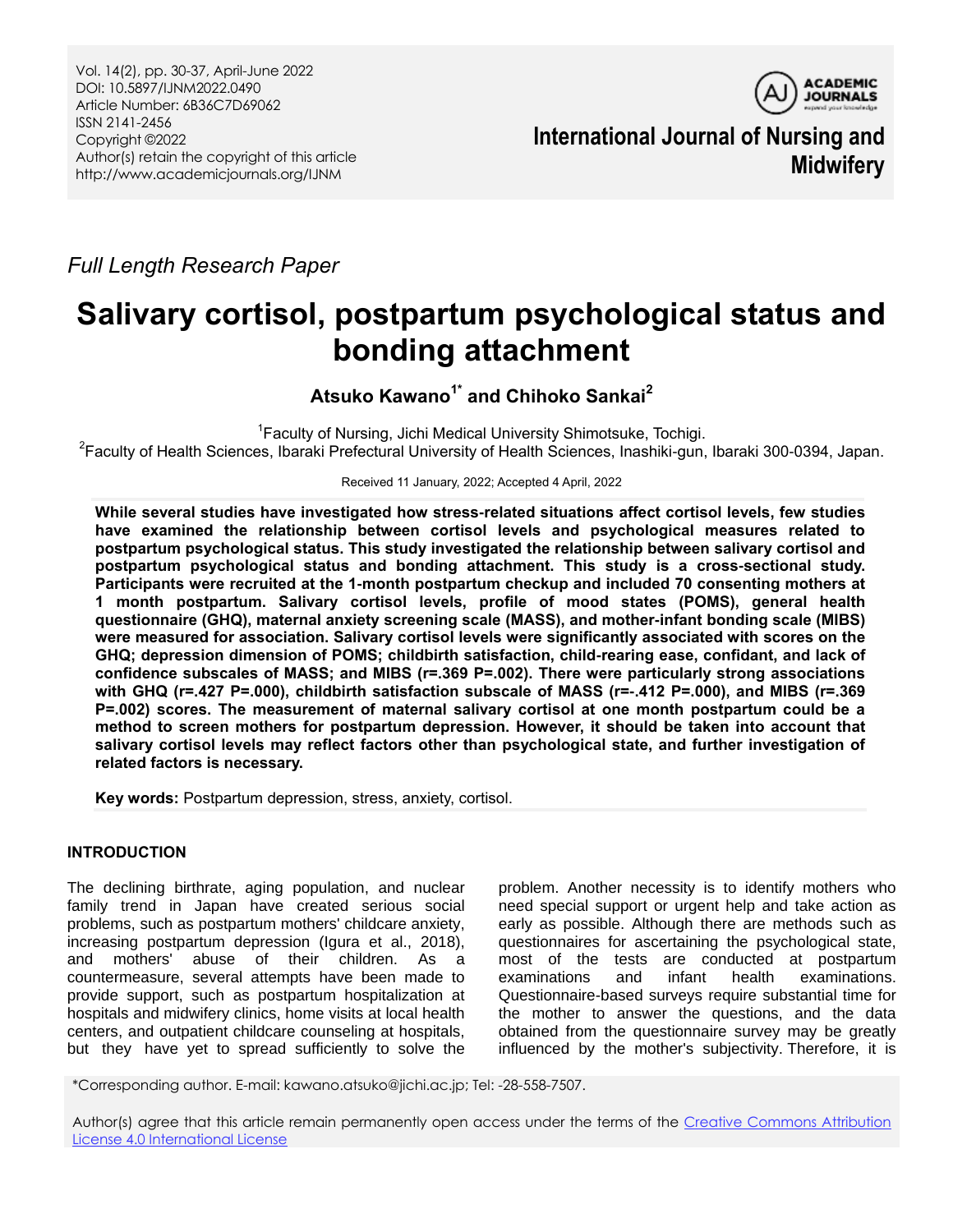necessary to incorporate objective methods of testing. Previous studies have suggested an association between salivary cortisol levels in perinatal women and social stress (Deligiannidis et al, 2016), post-traumatic stress (Van den Heuvel et al., 2019), and isolated environment (Meng et al., 2020). In general, stress is perceived by the cerebral cortex first, and then transmitted to the hypothalamus. It is known that the two pathways are hypothalamus-pituitary-adrenal cortex-cortisol secretion and cerebral cortex-hypothalamus-sympathetic nervous system-cortisol secretion. It is known that catecholamine and cortisol are secreted by stress load, and studies have been conducted to measure hormones such as cortisol and catecholamine in blood as stress indicators. However, in order to use these hormones as stress indicators, it is necessary to collect samples in a noninvasive way. For this reason, research has recently been conducted on salivary substances as stress indicators. Salivary cortisol concentrations are highly correlated with blood cortisol concentrations, and diurnal variations show a similar pattern (Yamanaka, 2005). It has also been reported that the time lag between blood and cortisol concentrations is only a few min and is not affected by salivary exudation rate (Oda et al, 2000), and many studies have been conducted using salivary cortisol concentration as a stress indicator. Thus, basic research has been conducted to measure cortisol in saliva samples. Van (1996) and Wolff et al (2006) found that cortisol level is a valid assessment of mental stress and physical stress, as reflected in Trait Anxiety on the State-Trait Anxiety Inventory (STAI). In addition, background factors have also been found to affect salivary cortisol levels, smoking (Jack et al., 2002), education (Maureen, 2005), breastfeeding status (Tu et al, 2006), income (Scheyer and Urizar 2015), including age, body mass index (Straub et al, 2016), Socioeconomic Risk (Braren et al, 2019) and fasted (Bentele et al., 2021). While there have been many reports on how stress-related situations affect cortisol levels, few studies have examined the relationship between cortisol levels and psychological measures that have been shown to be related to postpartum psychological status. Adam et al. (2017) conducted a literature review on the association between physical and mental health and cortisol and found that the association is clear. Seth et al. (2016) also conducted a literature review on the association between depression and cortisol and provided clarification on the association. Scales that capture psychological states related to parenting stress and parenting anxiety in postpartum mothers include the General Health Questionnaire (GHQ; Chiba et al., 2020), the Mood State Profile (POMS; Kojima et al, 2019), and the State-Trait Anxiety Scale (STAI; Van, 1996; Wolff et al, 2006). In the present study, we examined the relationship between salivary cortisol levels and scores on the POMS and GHQ to clarify the relationship between salivary cortisol levels and mental and physical health and depression, which have not been previously suggested to be related to cortisol levels and

their effects on the psychological state of postpartum mothers. In addition, we examined the relationship between the maternal anxiety screening scale (MASS; Yoshida et al., 1999), which measures parenting anxiety, and the mother-infant bonding scale (MIS), which assesses feelings related to attachment formation with the child and is believed to be significantly involved in the psychological state of postpartum mothers. The relationship with MIBS; Yoshida et al., 2012) was also examined.

## **METHODOLOGY**

## **Research Design**

This study is a cross-sectional study.

### **Subjects**

Seventy mothers in the first month postpartum who delivered at the obstetrics department of a general hospital in T city, a prefecture adjacent to Tokyo, were included in the study. In consideration of the effect on biochemical indices, mothers with a smoking habit or chronic diseases accompanied by oral medication were excluded from the study. To obtain data from as standard a population as possible, mothers with a normal pregnancy, delivery, and postpartum period were selected in order to minimize the effects of physical stress caused by pregnancy and delivery and psychological stress factors. Mothers who had delivered by cesarean section were excluded from the study because they were considered to be in great physical distress.

#### **Recruitment and data collection**

Participants were recruited at the 1-month postpartum checkup and included 70 consenting mothers at 1 month postpartum. We selected the subjects from the medical records of mothers who came to the hospital for a one-month postpartum checkup, and gave them a full explanation of the significance, purpose, and methods of the study, as well as their cooperation in the study. In addition, mothers were given an explanatory sheet containing the information and asked to sign a consent form if they agreed to participate in the study. After obtaining consent from the subjects, saliva was first collected to measure salivary cortisol levels, and they were asked to complete the Profile of Mood States (POMS), General Health Questionnaire (GHQ), Maternal Anxiety Screening Scale (MASS), and Mother-Infant Bonding Scale (MIBS) questionnaire.

### **Psychological scales**

#### *Profile of mood states*

The POMS is a standardized questionnaire developed by McNair et al. (1971) and translated into Japanese by Yokoyama et al. (1990) that has ensured reliability and validity. The content of the questionnaire does not measure personality tendencies, but rather the temporary mood and emotional state of the person under the conditions in which he or she is placed. A total of 65 items are rated on a 5-point scale to indicate the mood of the past week, across the following dimensions: T-A (Tension – Anxiety), D (Depression), A-H (Anger - Hostility), V (Vigor), F (Fatigue), and C (Confusion). The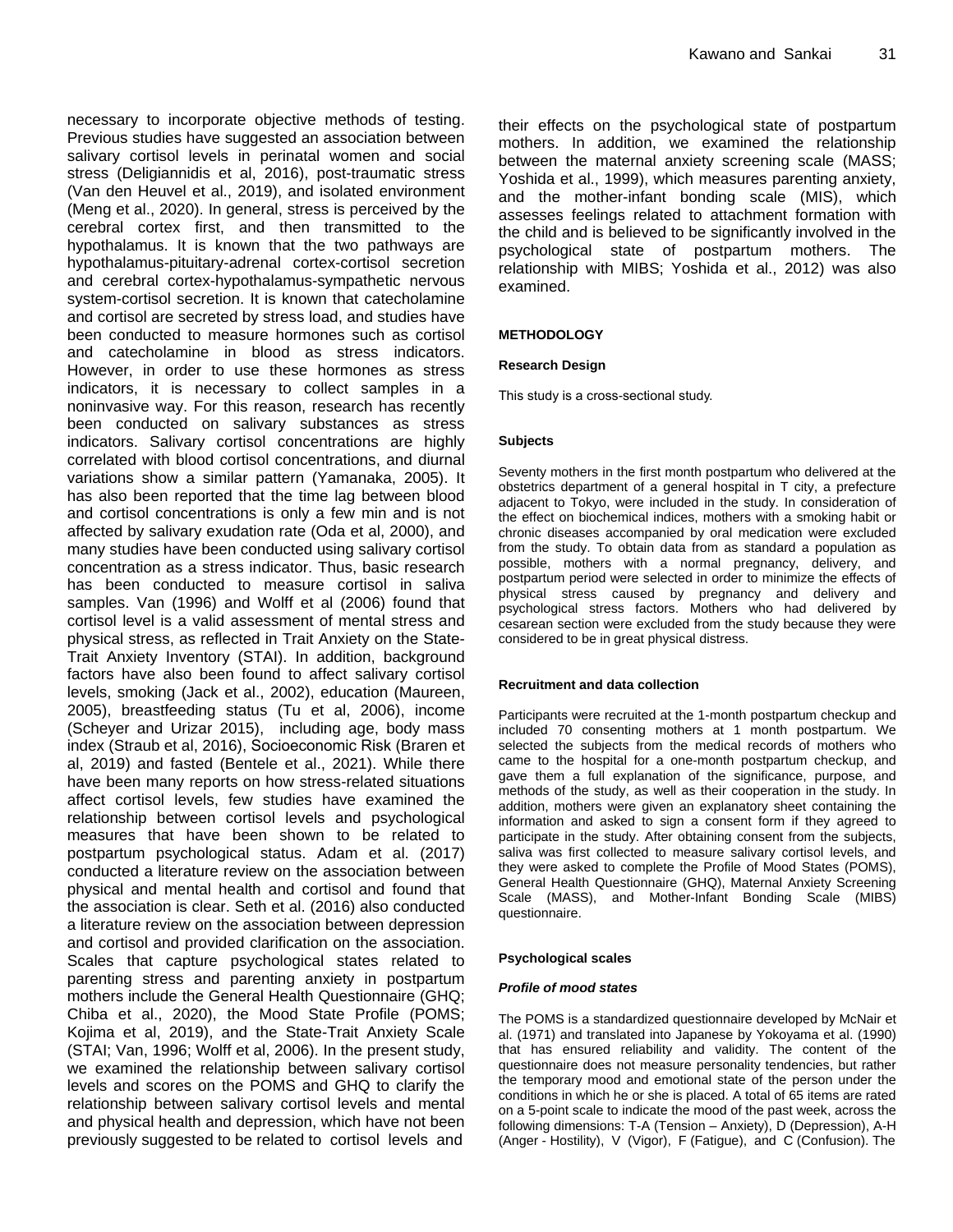higher the score, the stronger the emotion.

#### *General health questionnaire*

The GHQ is a questionnaire-based screening test developed by Goldberg (1979) to identify, evaluate, and detect symptoms in neurotic patients. The Japanese version of the questionnaire has been reliabilited and validated by Nakagawa (1985). The main content of the GHQ involves questions about whether healthy mental functioning can be sustained or whether there are new facts that distress the patient or subject. To reduce the burden on the subject as much as possible, the short version of the scale (GHQ30) was used in this study, which has 30 items across four factors: physical symptoms, anxiety and insomnia, social inactivity, and depressive tendencies. Scores range from 0–30, with a higher score indicating a more neurotic state. The classification (critical) score is 6/7.

### *Maternal anxiety screening scale*

This scale was developed by Yoshida et al. (1999) and its validity and reliability have been ensured in Japan. The scale consists of six subscales: childbirth satisfaction, husband's support, childcare anxiety, child-rearing ease, confidant, and lack of confidence.

## *Mother-infant bonding scale*

Kumar (1997) stated that mothers with depressive symptoms were more likely to have severe bonding disorders and to be at risk for abuse and neglect. Suzumiya (2003) reported that postpartum depression was associated with impaired attachment formation on the part of mothers during infancy, or bonding disorders. In this study, we aimed to measure mothers' feelings toward their children to understand their psychological state after childbirth. MIBS, originally written by Marks and translated by Yoshida et al, (2012) was used in this study because the clinical usefulness and reliability, validity of the Japanese version have been examined. The questionnaire consists of 10 questions with scores of 0, 1, 2, and 3 for each question. The highest score is 30 points, and higher scores indicate stronger negative feelings toward the child.

## **Salivary cortisol**

#### *Sample collection*

Saliva was collected according to the method of Nakata et al. (2000). After rinsing the subject's mouth with distilled water, the subject rested for 5 min, swallowed the spilled saliva, and then used a saliva collection kit (salivette cotton, Funakoshi Co., Ltd.) to place the cotton in the kit under the tongue for 2 min, and then returned it to the tube to collect approximately 1.5 to 2.0 ml. Eating, drinking and brushing were prohibited for 30 min prior to saliva collection, and lipstick was avoided during collection. Considering the diurnal variation, we avoided collecting saliva samples in the early morning or at night, when the variation is high, and collected saliva samples between 10:00 and 14:00. Saliva samples were immediately transported to the laboratory in a refrigerated box maintained at 4°C after collection and stored at -30°C until analysis.

#### *Sample analysis*

At the time of analysis, the saliva was thawed, centrifuged at 8000 rpm for 20 min using a centrifuge (TOMY SRX-201), and the supernatant was collected by pipette and quantified by competitive Enzyme Immunoassay (EIA) and cortisol Enzyme Immunoassay Kit "Assay Designs." The MTP-300 microplatereader (CORONA) was used for the assay. The lower limit of measurement was 105 pg/ml, the upper limit was 10000 pg/ml, and the coefficient of variation was 1.64–3.84%.

### **Statistical analysis**

Statistical analysis was performed using SPSS. ver27 for Windows. The relationship between salivary cortisol concentration and scores on the GHQ, POMS, MASS, and MIBS was analyzed by Pearson correlation coefficient. In addition, to analyze the influence factors of salivary cortisol, multiple regression analysis was conducted with salivary cortisol level as the dependent variable after deleting items that showed multicollinearity.

## **Ethical considerations**

A research plan was submitted to and approved by the Ethics Committee of A School, B University (Approval No. XXX) before starting this study.

## **RESULTS**

## **Subject background and measurement data**

Seventy postpartum mothers were included in this study (Table 1). The mean age was 32.6±4.53 years, all were married, 55 (78.5%) had nuclear families, and 47 (67.1%) were housewives. The mean delivery time was 562.4±448.0 hs, hemorrhage at delivery was 369.0±244.7 g, and child's birth weight was 2993.5±353.1 g. The mean values and ranges of salivary cortisol levels and scores on each scale are shown in Table 2.

## **Relationship between salivary cortisol levels and each scale**

Table 3 shows the results of the Pearson correlation coefficient analysis of the relationship between salivary cortisol levels and each scale. A significant association was found between salivary cortisol level (r=-0.028 P=0.000) and GHQ (r=0.427 P=0.000); D of POMS  $(r=0.263 \quad P=0.028)$ ; childbirth satisfaction  $(r=-0.412)$ P=0.000), child-rearing ease (r=-0.412 P=0.000), confidant (r=-0.338 P=0.004), and lack of confidence (r=0.243 P=.043) on the MASS; and the MIBS (r=0.369 P=0.002).

## **Factors affecting salivary cortisol levels**

A multiple regression analysis (forced imputation method) was conducted with salivary cortisol level as the dependent variable and each scale as the independent variable (Table 4). D of the POMS showed a strong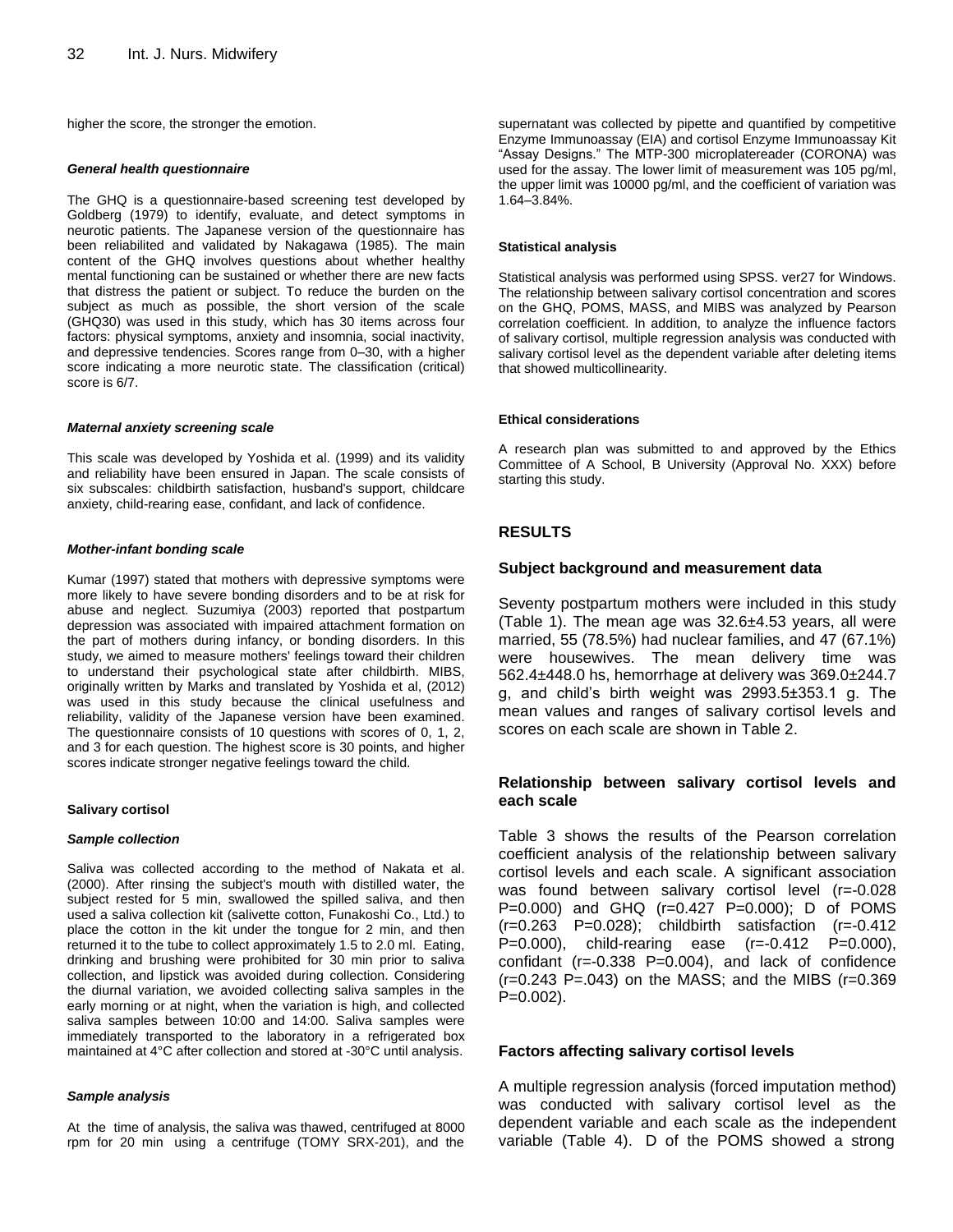Table 1. Characteristics of the participants (N=70).

| Variable                                  | Mean±SD       | Min-Max     |
|-------------------------------------------|---------------|-------------|
| Age (year) mean±SD                        | $32.6 + 4.53$ | $[23-43]$   |
| Marital status (has a partner)            | 70.0(100.0)   |             |
| <b>Family form</b>                        |               |             |
| Nuclear family                            | 55.0(78.5)    |             |
| Extended family                           | 15.0(21.5)    |             |
|                                           |               |             |
| <b>Occupation</b>                         |               |             |
| Homemaker                                 | 47.0(67.1)    |             |
| Full-time employment                      | 21.0(30.0)    |             |
| Part-time job                             | 2.0(2.9)      |             |
| Delivery time (minute) mean±SD            | 562.4±448.0   | [87-2370]   |
| Bleeding during childbirth (ml) (mean±SD) | 369.0±244.7   | [84-1395]   |
| Birth weight (g)                          | 2993.5±353.1  | [2105-3865] |

Age, delivery time, bleeding during childbirth, and birth weight are shown as mean and standard deviation (mean±SD), delivery time, bleeding during childbirth, birth weight are shown as (%), range.

| Variable                                | <b>Mean±SD</b> | Min-Max           |
|-----------------------------------------|----------------|-------------------|
| Salivary cortisol level                 | 371.0±197.7    | $[105.0 - 760.0]$ |
| <b>GHQ</b>                              | $4.3 \pm 3.7$  | $[0-15]$          |
|                                         |                |                   |
| <b>POMS</b>                             |                |                   |
| T-A                                     | $6.8 + 5.6$    | $[0-24]$          |
| D                                       | $4.2 \pm 6.0$  | $[0-28]$          |
| A-H                                     | $5.3 \pm 6.3$  | $[0-29]$          |
| V                                       | $12.0 + 5.8$   | $[0-27]$          |
| F                                       | $7.4 \pm 5.5$  | $[0-20]$          |
| С                                       | $5.8 \pm 3.8$  | $[0-16]$          |
|                                         |                |                   |
| <b>Maternal anxiety screening scale</b> |                |                   |
| Childbirth satisfaction                 | $28.2{\pm}4.0$ | [12-32]           |
| Husband's support                       | $21.7 + 5.9$   | [4-28]            |
| Childcare anxiety                       | $17.3 + 4.9$   | $[10-34]$         |
| Child-rearing ease                      | $14.9 \pm 3.3$ | $[6-20]$          |
| Confidant                               | $10.7 + 2.1$   | $[3-12]$          |
| Lack of confidence                      | $9.5 \pm 3.0$  | [5-20]            |
| <b>Total score</b>                      | $26.9 \pm 7.2$ | $[16 - 50]$       |
| Mother-infant bonding scale             | $1.9 \pm 2.4$  | $[0-8]$           |

**Table 2**. Variable data (N=70).

Mean and standard deviation (mean±SD).

correlation with T-A  $(r=0.808 \text{ P}=0.000)$  and A-H  $(r=0.831$ P=0.000), and the total score on the MASS. In addition, the MASS total score was strongly correlated with childcare anxiety (r=0.943 P=0.000) and lack of confidence (r=0.844 P=0.000), and therefore, considering multicollinearity, the POMS T-A and A-H and the MASS total score were excluded from the variables in the analysis. The results showed that only the GHQ score was affected (P=.039, 95% confidence interval: .961- 35.749).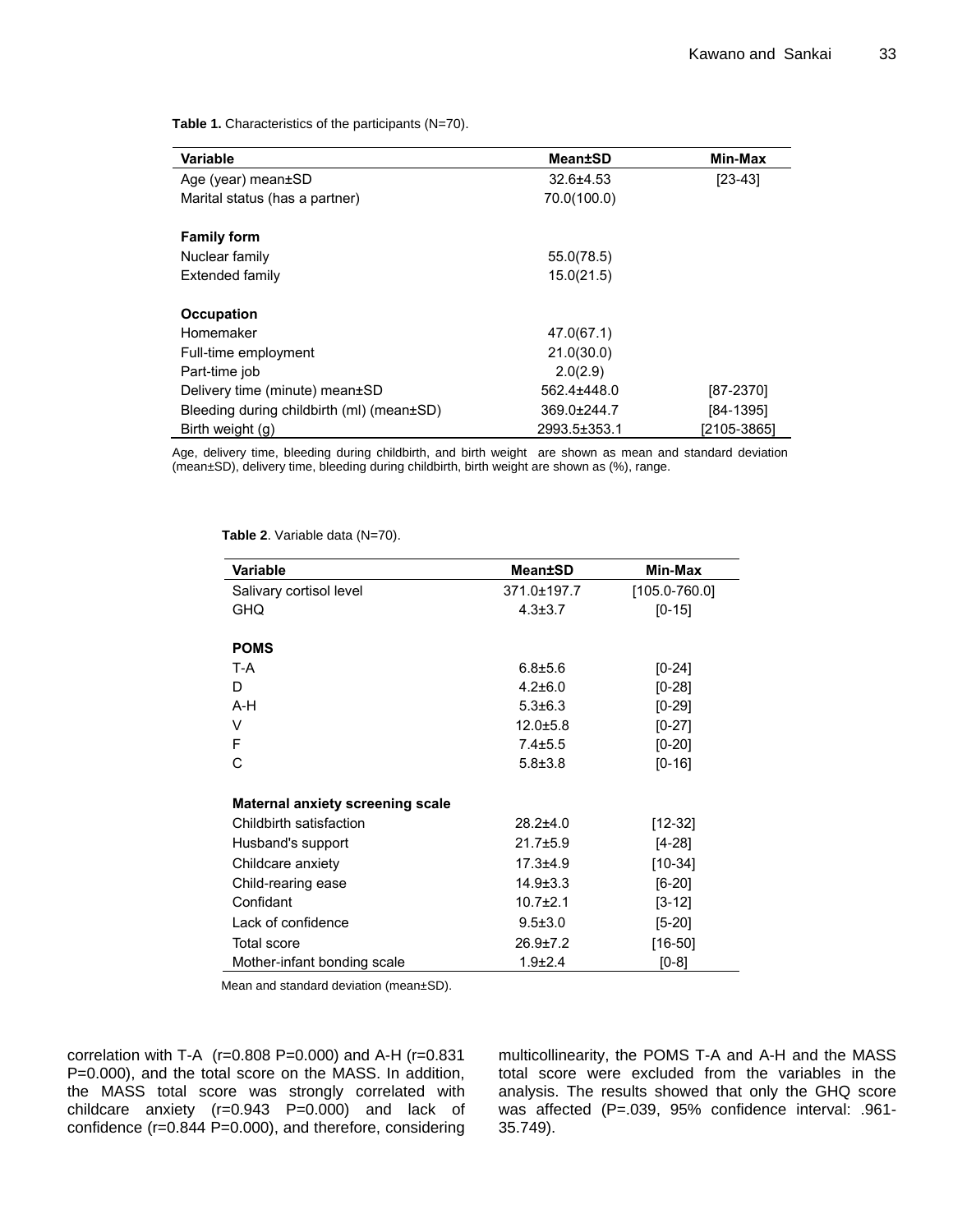| <b>Variable</b>                  | <b>Salivary cortisol level</b> |         |  |
|----------------------------------|--------------------------------|---------|--|
|                                  | r                              | p-value |  |
| <b>GHQ</b>                       | $0.427**$                      | 0.000   |  |
| <b>POMS</b>                      |                                |         |  |
| T-A                              | 0.121                          | 0.321   |  |
| D                                | $0.263*$                       | 0.028   |  |
| $A-H$                            | 0.219                          | 0.068   |  |
| v                                | $-0.087$                       | 0.472   |  |
| F                                | 0.113                          | 0.350   |  |
| C                                | 0.153                          | 0.207   |  |
| Maternal anxiety screening scale |                                |         |  |
| Childbirth satisfaction          | -0.412**                       | 0.000   |  |
| Husband's support                | $-0.105$                       | 0.387   |  |
| Childcare anxiety                | 0.189                          | 0.117   |  |
| Child-rearing ease               | $-0.242*$                      | 0.043   |  |
| Confidant                        | $-0.338**$                     | 0.004   |  |
| Lack of confidence               | $0.243*$                       | 0.043   |  |
| <b>Total score</b>               | 0.232                          | 0.054   |  |
| Mother-Infant Bonding Scale      | $0.369**$                      | 0.002   |  |

**Table 3.** Correlation between cortisol levels and GHQ, POMS, maternal anxiety screening scale, and mother-infant bonding scale (N=70).

Spearman's rank correlation coefficient \*\*P<0.01 \*P<0.05.

| Table 4. Factors affecting salivary cortisol(N=70) |  |  |  |  |  |  |
|----------------------------------------------------|--|--|--|--|--|--|
|----------------------------------------------------|--|--|--|--|--|--|

| Variable                                | β        | p-value | 95% confidence interval |          |
|-----------------------------------------|----------|---------|-------------------------|----------|
|                                         |          |         | d - dw                  | $d + dw$ |
| <b>GHQ</b>                              |          |         | 0.0961                  | 35.749   |
| <b>POMS</b>                             |          |         |                         |          |
| D                                       | 0.249    | 0.214   | -4.821                  | 21.102   |
| V                                       | 0.198    | 0.143   | $-2.335$                | 15.735   |
| F                                       | $-0.296$ | 0.117   | $-23.737$               | 2.701    |
| С                                       | $-0.031$ | 0.882   | $-22.910$               | 19.737   |
| <b>Maternal anxiety screening scale</b> |          |         |                         |          |
| Childbirth satisfaction                 | $-0.213$ | 0.198   | $-26.281$               | 5.581    |
| Husband's support                       | 0.131    | 0.320   | $-4.357$                | 13.113   |
| Childcare anxiety                       | $-0.135$ | 0.464   | $-20.090$               | 9.276    |
| Child-rearing ease                      | 0.024    | 0.861   | $-14.497$               | 17.293   |
| Confidant                               | $-0.280$ | 0.440   | $-51.787$               | $-0.67$  |
| Lack of confidence                      | $-0.161$ | 0.321   | $-31.089$               | 10.36    |
| Mother-infant bonding scale             | 0.331    | 0.052   | $-0.215$                | 53.938   |

Multiple regression analysis using forced entry method/Variables of TA, AH, and Maternal Anxiety Screening Scale (total score) were excluded due to multicollinearity. Object variable: salivary cortisol level.

# **DISCUSSION**

## **Subject characteristics**

The average age of the mothers in this study was 32.6

years (±4.53 years), and there were 70 subjects in total. According to birth order in FY2018, the mother's age was 30.7 years for the first child and 32.6 years for the second child (Vital Statistics, Ministry of Health, Labor and Welfare, 2018); thus, the age of the subjects in this study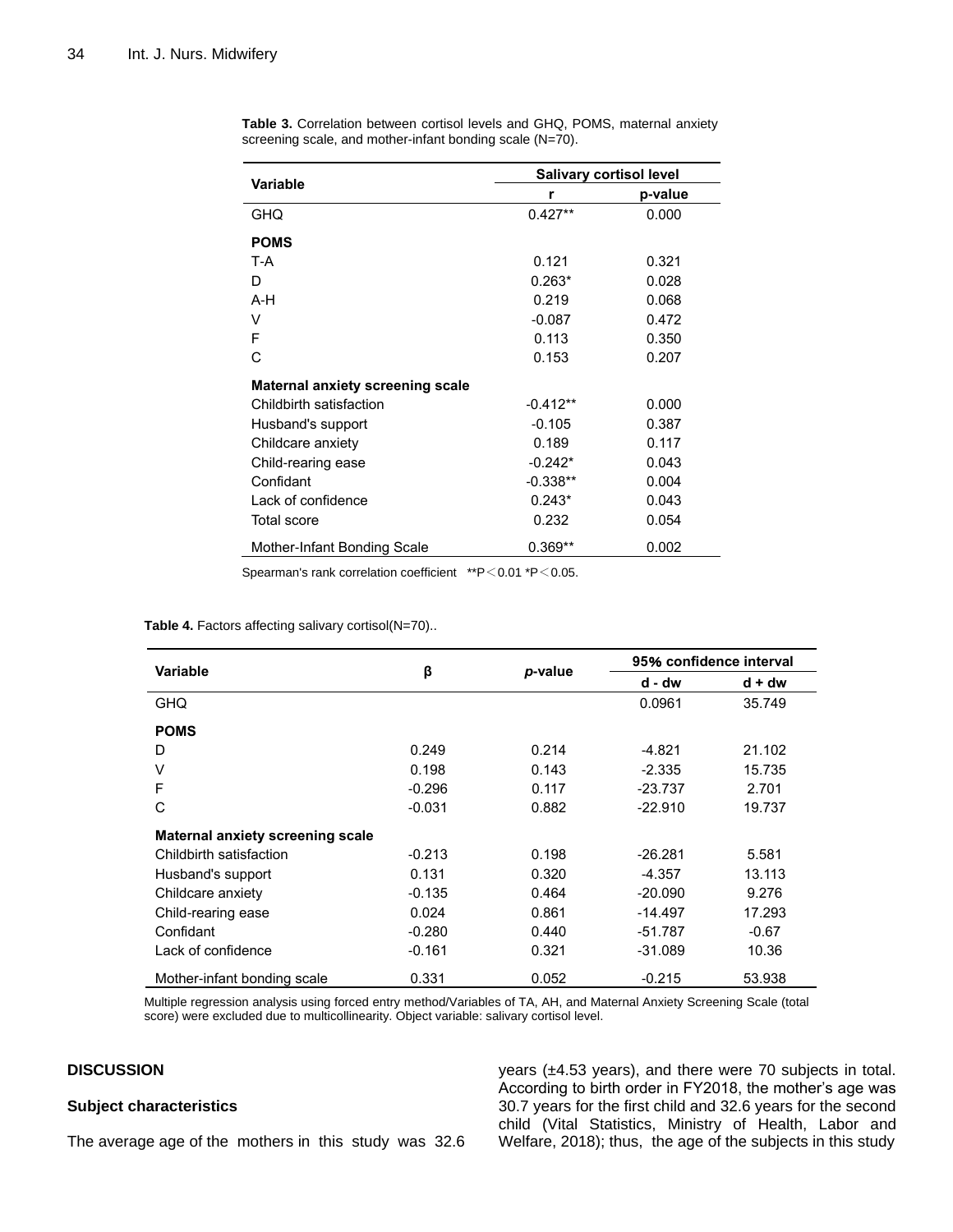is estimated to be slightly higher, but it is not considered as a significant difference from the population. The number of weeks of delivery was calculated for all subjects. The number of weeks of delivery was normal in all cases, the time required for delivery and the amount of blood loss during delivery were within the normal range, although they varied from case to case, and the weight of the baby was also normal in all cases. A total of 78% of the subjects had nuclear families, and 67% were housewives. According to the 2019 census, the number of nuclear family households with children aged under six years is increasing year by year in Japan, 59.8% of all households are nuclear families, and 47.5% are nuclear families consisting of a couple and unmarried children (national population census on 2019). It can be said that the subjects of this study have a high percentage of nuclear families. The employment rate of mothers with 0 year-old children is 49.8% (Ministry of Health, Labour and Welfare, National Survey of Family Life 2019), indicating that the mothers in this study were a group with a somewhat low employment rate.

# **Psychological state as reflected by psychological scales**

The mean POMS scores were T-A  $6.8\pm5.6$ , D  $4.2\pm6.0$ , A-H 5.3±6.3, V 12.0±5.8, F 7.4±5.5, and C 5.8±3.8 on the POMS. Matsuoka and Sasaki (2000) reported that mothers' POMS scores during the first 3 to 10 days after childbirth were T-A 11.1±7.13, D 4.6±7.30, A-H 2.0±3.80, V 14.2±7.16, F 6.3±4.26, and C 4.3±3.82. In the postpartum period, anger and hostility tended to be lower and liveliness tended to be higher. Although there are no previous reports on POMS scores in the first postpartum month, and it is difficult to compare them because of the different measurement periods, the subjects in this study had POMS scores similar to those in previous studies. The GHQ score was  $4.3\pm3.7$ , which was slightly higher than the GHQ score of  $4.0\pm3.5$  reported by Kanaoka (2011), but similar to the GHQ score of mothers with infants. On the MASS, the scores were 28.2±4.0 for childbirth satisfaction, 21.7±5.9 for husband's support, 17.3±4.9 for childcare anxiety, 14.9±3.3 for child-rearing ease,  $10.7\pm2.1$  for confidant, and  $9.5\pm3.0$  for lack of confidence. The total score on the MASS was 26.9±7.2, indicating a similar degree of child-rearing anxiety as that in the study by Miyaoka et al. (2015), who obtained a total score of 27.3±7.9 in mothers at one month postpartum. These previous studies indicate that negative feelings toward babies tend to be lower among the subjects in this study.

# **Psychological state as reflected by salivary cortisol**

Salivary cortisol level was associated with scores on the

GHQ; D of POMS; childbirth satisfaction, child-rearing ease, confidant, and lack of confidence on the MASS; and the MIBS (r=0.369 P=0.002). Infant Bonding Scale (r=0.369 P=0.002). There were particularly strong associations with the GHQ (r=0.427 P=0.000), childbirth satisfaction subscale of the MASS (r=-0.412 P=0.000), and MIBS (r=0.369 P=0.002) scores. The results suggest that salivary cortisol is a good indicator of psychological state, as measured by the GHQ. In addition, among the factors of child-rearing anxiety, there was a rather strong correlation with the childbirth satisfaction subscale, suggesting that mothers who feel that their children are difficult to raise need more careful follow-up, and that salivary cortisol levels may be utilized as a tool to understand mothers who need such support and their psychological state. Furthermore, salivary cortisol levels could be used to identify mothers with more negative feelings toward their children, or in other words, mothers who are having trouble in establishing attachment, and that this could be used for early coping support and care. In the multiple regression analysis, the only factor that affected salivary cortisol was the GHQ score. Mihara et al (2019) found that GHQ was associated with salivary cortisol in college students. In the present study, we can say that similar results were obtained in postpartum mothers. The use of salivary cortisol, which is strongly related to GHQ, an index of mental health, may allow us to easily understand the mental state of mothers.

## **Issues in application of salivary cortisol level to screen for postpartum depression**

This study reveals the possibility that measurement of salivary cortisol can be used as a tool to understand the psychological state of mothers in the first month postpartum. However, it should be taken into account that salivary cortisol levels also reflect factors other than psychological state. First, postpartum women are in a period of high physical stress due to childbirth (posterior labor pain, breast pain, perineal wound pain, etc.). In addition, Tsukahara et al. (2006) reported a significant decrease in Visual Analog Scale scores in the period up to two days postpartum and after four days postpartum after stitches were removed. She also stated that the REEDA score (a five-point scale indicating redness, edema, subcutaneous hemorrhage, secretions, and healing status) decreased significantly from one to four days postpartum after suture removal. However, Nakazawa et al. (2006) stated that 58.5% of mothers in the first week after childbirth and 55.3% in the first month after childbirth had low back pain, and most of them had continuous pain from pregnancy. It is clear that postpartum back pain is a continuous physical pain from the pregnancy period, and that it is a long-term physical pain after childbirth, with no significant reduction during the early postpartum period to one month. Nakayama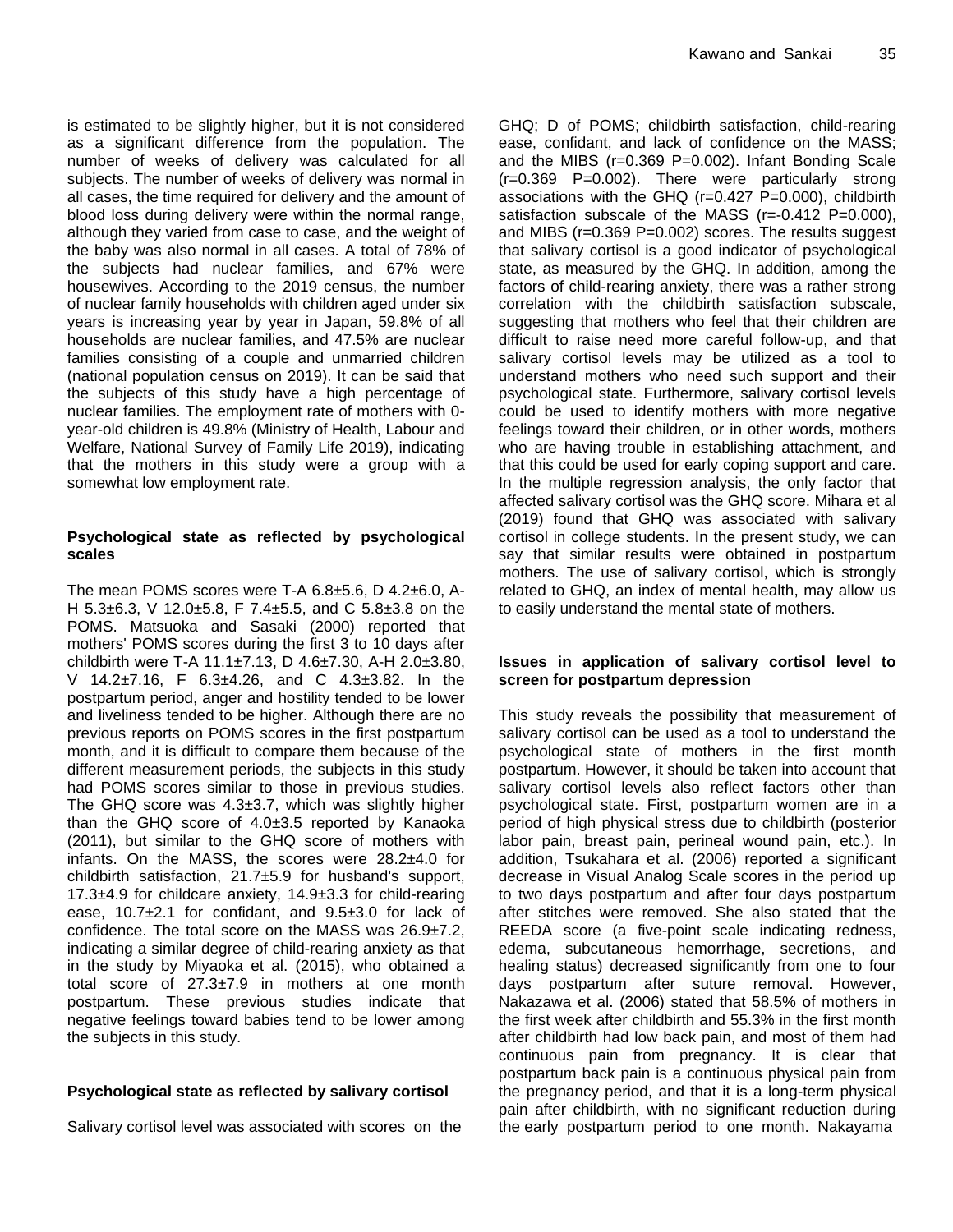(2007) also reported that 83% of mothers complained of at least one of the following pains in the first four days postpartum: back pain, perineal pain, pubic pain, and hemorrhoidal pain. From these reports, it is clear that the majority of mothers have some kind of pain symptoms in the early postpartum period due to the effects of childbirth. In addition, while pain that has persisted since pregnancy, such as back pain, remains for a long time after childbirth, pain that has been noticeable since immediately after childbirth, such as perineal pain, pubalgia, and hemorrhoidal pain, is relieved in the early postpartum period. This suggests that the salivary cortisol level in the early postpartum period does not directly reflect psychological state. However, Koyasu and Matsu (2018) reported that the physical distress of mothers during the postpartum period is associated with the EPDS; therefore, mothers who have persistent back and breast pain and feel distress even after the early postpartum period may develop postpartum depression triggered by their physical distress. Cortisol levels have also been found to reflect sleep status. However, although there are no reports on the relationship between sleep and cortisol levels in mothers during the puerperium period and using saliva samples, Inoue et al. (2019) found that blood cortisol levels in middle school students were associated with sleep duration. Fujioka et al. (2016) reported the results of a survey of mothers in the first month after childbirth regarding their primary sleep time (the time they slept the longest), total sleep time, and number of sleeps. They found that during the puerperium, mothers were not able to get enough sleep, even for short periods of time, and that there was a relationship between primary sleep duration and EPDS. This indicates that many mothers during the postpartum period do not get enough sleep, and that individual differences in sleep status are also associated with postpartum depression. In conclusion, salivary cortisol levels, which reflect physical distress and sleep status as well as psychological status, may contribute to the early detection of postpartum depression.

As various studies have reported factors associated with salivary cortisol levels, such as age, body mass index (Straub et al, 2016), breastfeeding status (Tu et al, 2006), income (Scheyer and Urizar 2015), education (Maureen, 2005), and smoking (Jack et al., 2002), it is necessary to consider these factors when assessing the psychological state of postpartum mothers.

# **Conclusion**

Maternal salivary cortisol levels in the first postpartum month were associated with scores on the GHQ; D of POMS; childbirth satisfaction, child-rearing ease, confidant, and lack of confidence on the MASS; and the MIBS. The results suggest that cortisol levels are associated with mental health, depression, childbirth satisfaction, child-rearing ease, confidant, lack of confidence, and attachment with the infant. In addition, salivary cortisol levels were found to be influenced by the psychological state captured by the GHQ, suggesting that measurement of salivary cortisol may be a method to screen for postpartum depression in mothers in the first month after childbirth.

# **Limitation**

This study is limited in its generalizability due to the limited study area and subjects.

# **CONFLICT OF INTERESTS**

The authors have not declared any conflict of interest.

# **ACKNOWLEDGMENTS**

Atsuko Kawano would like to thank the administrators at the hospitals where the data were collected for their support.The authors are grateful for the funding support by JSPS KAKENHI Grant Number JP24792485.

## **REFERENCES**

- Adam EK, Quinn ME, Tavernier R, McQuillan MT, Dahlke KA, Gilbert KE (2017). Diurnal cortisol slopes and mental and physical health outcomes: A systematic review and meta-analysis. Psychoneuroendocrinology 83:25-41.
- Bentele UU, Meier M, Benz AB, Denk BF, Dimitroff SJ, Pruessner JC (2021). The impact of maternal care and blood glucose availability on the cortisol stress response in fasted women. Journal of Neural Transmission 128(9):1287-1300.
- Braren SH, Perry RE, Ursache A, Blair C (2019). Socioeconomic risk moderates the association between caregiver cortisol levels and infant cortisol reactivity to emotion induction at 24 months. Developmental psychobiology 61(4):573-591.
- Chiba Y, Hayashi R, Hayashi H, Kuo T, Sakai H, Iwabuchi T (2020). Association between urinary biopyrine and mental health: A longitudinal observational study from late pregnancy to postpartum period. Kyoto nursing 4:13-23.
- Deligiannidis KM, Kroll-Desrosiers AR, Svenson A, Jaitly N, Barton BA, Hall JE, Rothschild AJ (2016). Cortisol response to the Trier Social Stress Test in pregnant women at risk for postpartum depression. Archives of Women's Mental Health 19(5):789-797.
- Fujioka N, Ito Y, Makura C, Yoshitake I, Danda T, Sato R, Okumura N, Yamada M (2016). The sleep conditions in one month influences depression of primipara after giving birth. Japan Society of Maternal Health 57(2):385-392.
- Goldberg DP, Hillier VF (1979). A scaled version of the General Health Questionnaire. Psychological Medicine 9:139-145.
- Igura K, Miyazaki T, Yanase S (2018). Relations between Child-rearing Stress of Mothers Raising a 0-to-1-year-old Infant and Attributes of Mothers or Child. The Japanese Society of Child Health 77(3):261- 267.
- Inoue K, Hashioka S, Takeshita H, Kamura M, Fujita Y (2019). High Serum Cortisol Levels as a Potential Indicator for Changes in Well-Regulated Daily Life among Junior High School Students. The Tohoku Journal of Experimental Medicine 249(3):143-146.
- Jack DE, Sowash J, Anning J, McGloughlin T, Andres F (2002). Effect of exercise at three exercise intensities on salivary cortisol. Journal of Strenge and Conditioning Research 16:286-289.